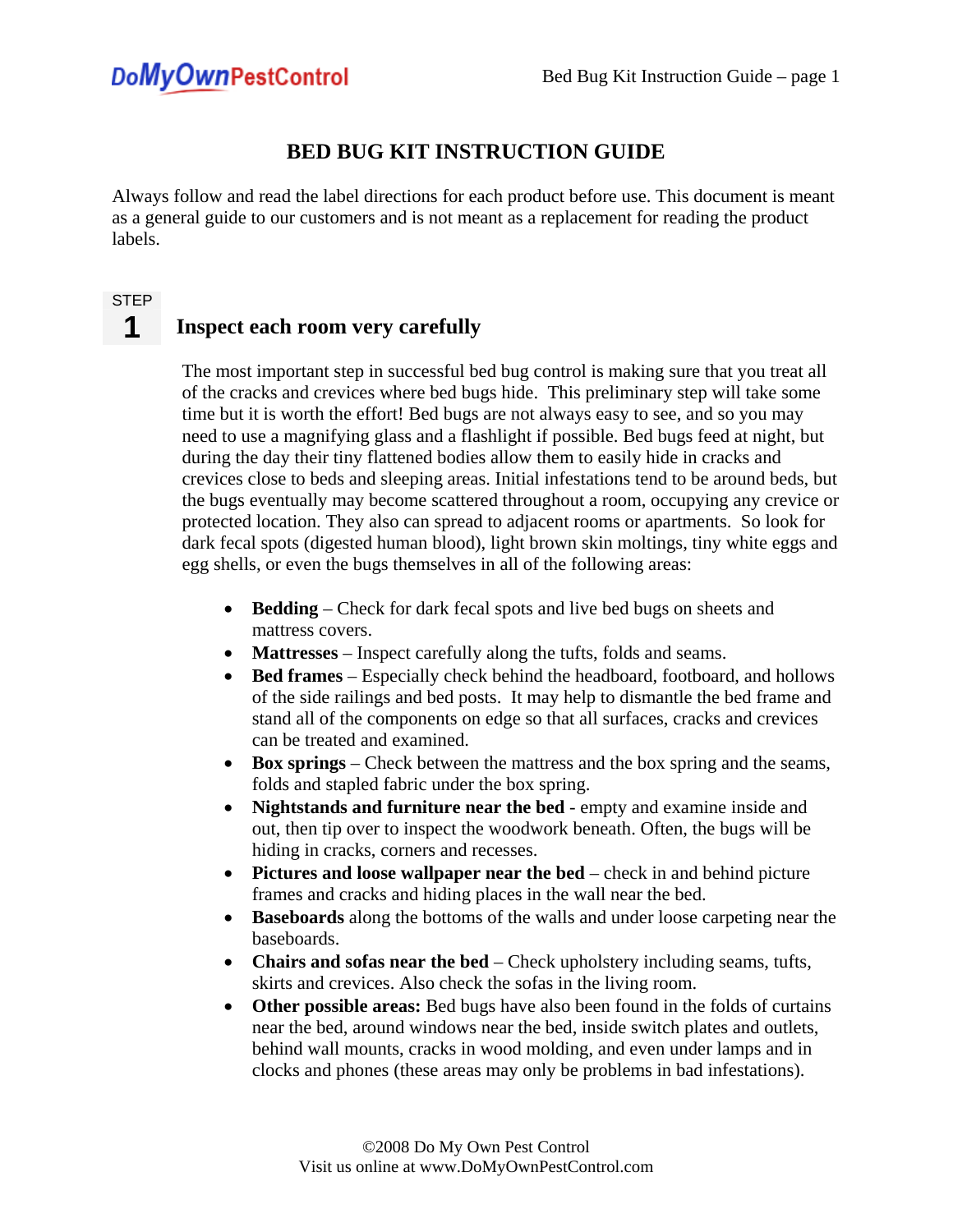#### **Prepare the rooms for treatment STEP 2**

Reduce clutter off the floor so that all areas can be thoroughly treated. Be careful not to transfer bed bugs from room to room by carrying things throughout the house. If the mattress and box spring are in very bad shape, they may need to be replaced or covered with a bed bug proof cover. Infested bed sheets and garments need to be bagged and laundered at high temperatures (120°F minimum), or discarded since these items cannot be treated with insecticides.

### **STEP 3**

## **Vacuum** (optional)

Vacuum the floor and infested areas such as seams, tufts and edges of bedding, and the perimeter edge of wall-to-wall carpets. Because bed bugs and their eggs cling tightly to surfaces, it is best to scrape the end of the vacuum attachment repeatedly over the target area. Do not use a brush attachment, as some bed bugs and eggs will remain alive in the bristles and be transferred to other areas of the home. Afterward, dispose of the vacuum contents in a sealed trash bag. Steam cleaning of carpets may be helpful for killing bugs and eggs that vacuuming may have missed.

### **STEP**

**4** 

## **Treat cracks and crevices of infested areas with insecticides**

Your Bed Bug Kit contains some or all of the following products for killing bed bugs. Read each product label carefully and apply the chemicals below as directed. Focus on cracks and crevices near and around the mattress and box spring and other places where bed bugs usually harbor (see step #1). Treating large areas such as the entire floor is usually unnecessary and may be excessive. It is ok to apply different products in the same general areas.



**Cyonara 9.7 and Demand CS –** These products are liquid concentrates that are mixed with water. They kill bed bugs within 10- 20 min.

USE: Mix 0.4 fl. oz. of Cyonara 9.7 (measure just below ½ oz. on the bottle) or 12 ml of Demand CS in one gallon of water in a *plastic pressurized sprayer* (plastic one gallon sprayer with a wand for applying insecticides -- sold separately). Adjust the nozzle on the sprayer until you have a coarse, low-pressure spray and apply the product to all cracks and crevices and harborage areas in step #1 above. DO NOT apply Cyonara or Demand on furniture surfaces, bedding or mattresses where people will be laying or sitting.

©2008 Do My Own Pest Control Visit us online at www.DoMyOwnPestControl.com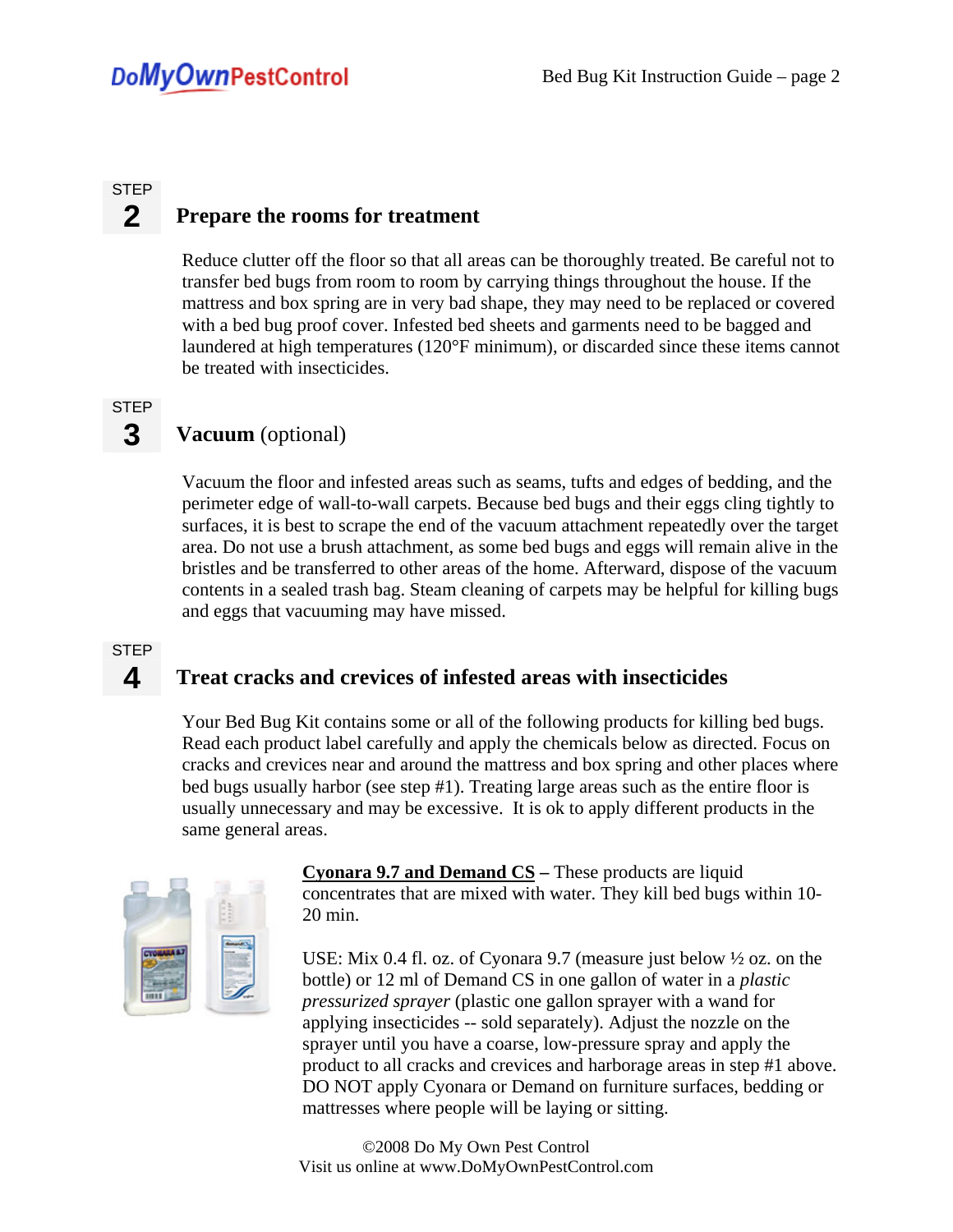

**Suspend SC –** This product is a liquid insecticide concentrate like Demand CS. However, Suspend is labeled for spraying on mattresses, while Demand is not.

USE: Mix 1 fl oz. of Suspend in one gallon of water in a *plastic pressurized sprayer* (plastic one gallon sprayer with a wand for applying insecticides -- sold separately). Adjust the nozzle on the sprayer until you have a coarse, low-pressure spray and apply Suspend to all cracks and crevices and harborage areas in step #1 above. Apply to the tufts, folds and seams of the mattress until they are moist.



**Gentrol IGR –** This product is an Insect Growth Regulator that prevents bed bugs from being able to reproduce. It comes in a small brown bottle (1 oz.).

USE: There are two ways to apply Gentrol IGR: (1) mix up 1 oz. of Gentrol IGR with a gallon of Demand CS or Suspend so that you can spray both at the same time, or (2) add 1 oz to one gallon of water and apply in all the areas where you sprayed the Demand and Suspend. DO NOT apply Gentrol IGR to bed linens or mattresses.



**Drione Dust, Delta Dust and MotherEarth D – Dusts are great for** applying under baseboards around the room, for dusting on and inside the box spring itself, and for dusting in cracks and crevices where liquids may not go (such as in and behind picture frames, underneath furniture, in the cracks of dresser drawers, and in the joints cracks and hollow tubing of bed frames, etc).

USE: Delta Dust, Drione and MotherEarth D are applied using the *hand duster* which is included in your kit. Fill the duster about half full with dust. Shaking first and then squeezing the duster will produce a fine dust that coats almost any surface. This is just what you want for dusting the mattress and box spring. Pay particular attention to seams, folds, and stapled fabric under the box springs. Coat surfaces with a thin coat of dust, and not too heavy. If you put down piles of dust, then the bugs will likely just walk around it instead of through it.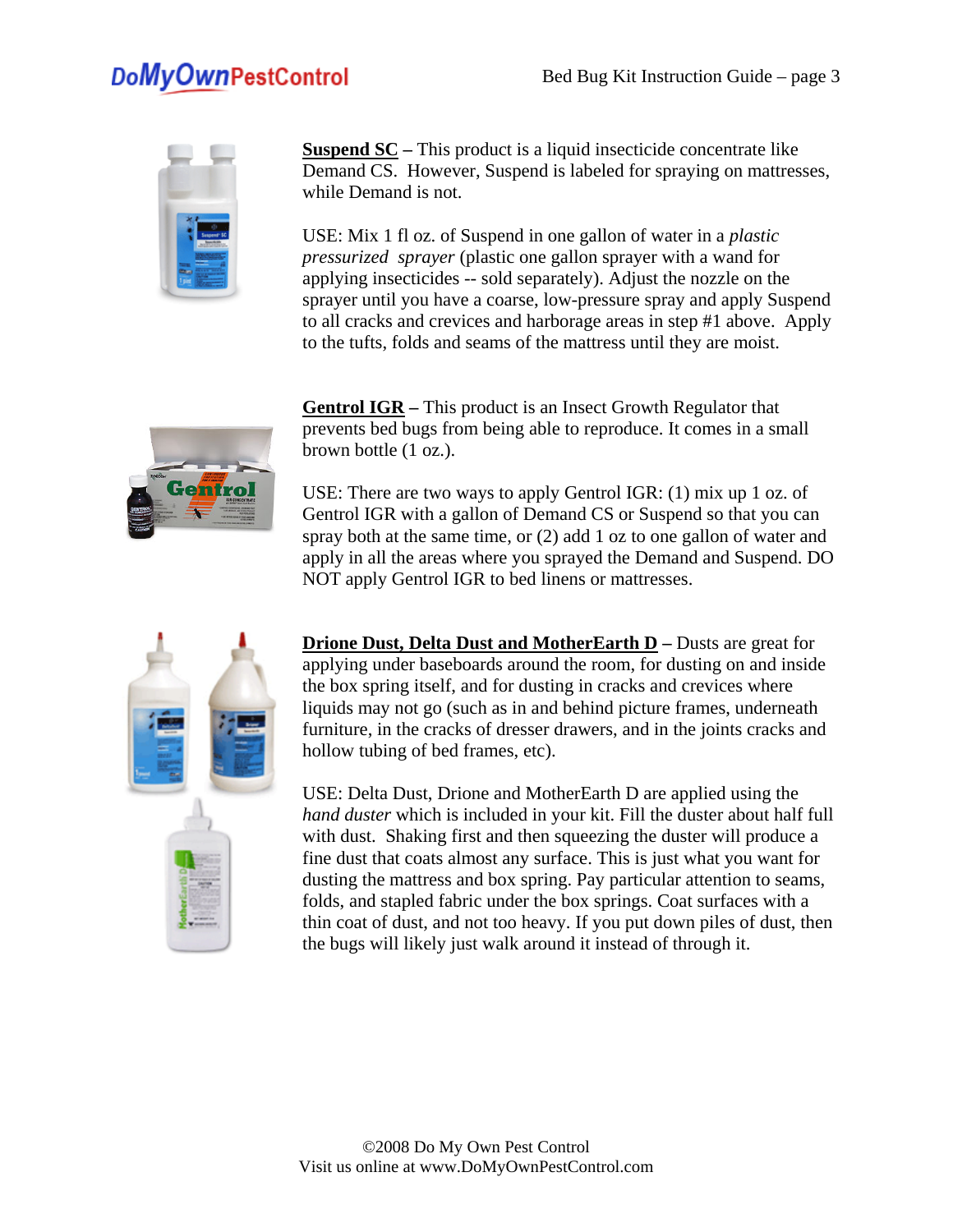

**Bedlam and D-Force Residual Aerosols –** These products are just as effective as Demand CS and Suspend, and they don't require any mixing. Great for treating the mattress folds and seams and spraying in cracks and crevices such as drawers, bed frames, etc. **Tip:** After applying Demand CS, Suspend and any dust products, leave the room for about 5-10 minutes. Then return and look to see if you find bed bugs emerging from their hiding places. If so, spray them down with Bedlam and D-Force for a quick kill.



**Steri-Fab** – Excellent bed bug killer with alcohol that leaves no residual. Ster-Fab kills bed bugs on contact and is great for treating almost any surface, including furniture, mattresses, and other sensitive areas. In addition, Steri-Fab may even kill bed bug eggs, which would make it the only product available that will kill bed bugs during all stages of their life cycle. Treat tufts, folds and seams of the mattress, sofas, etc that you weren't able to treat with the other products mentioned above. Use to spot treat throughout the week where you see signs of bed bug activity. **Tip:** After applying Demand CS, Suspend and any dust products, leave the room for about 5-10 minutes. Then return and look and see if you find bed bugs emerging from their hiding places. If so, spray them down with Steri-Fab for a quick kill.



**Hand Duster** - Tool used for applying dusts such as Drione Dust and Delta Dust. Remove the black cap from the duster and fill the chamber up half way with dust. Close the lid, shake the container a bit to loosen the dust, and then use your thumb and fingers to pump the bellows. The dust will exit out the long extension tip and allow you to easily dust large areas such as the box spring, inside the cracks and crevices of the bed frame, underneath furniture, under the baseboards between the floor and the wall, and even inside wall voids. Dusting under the walls and in wall voids will prevent bed bugs from spreading room to room.



**Plastic 1 Gallon Sprayer** – *Sold Separately.* This is the product of choice when it comes to spraying any liquid insecticide concentrate such as Demand or Suspend. Fill the sprayer up half-way full with water and then add the desired amount of insecticide (usually 1 oz of concentrate per gallon of water). Fill the sprayer up the rest of the way to make one full gallon. Shake the container to mix the solution well, and then use the pump handle to pressurize the container. The spray nozzle can be adjusted for a heavy spray or a light mist.